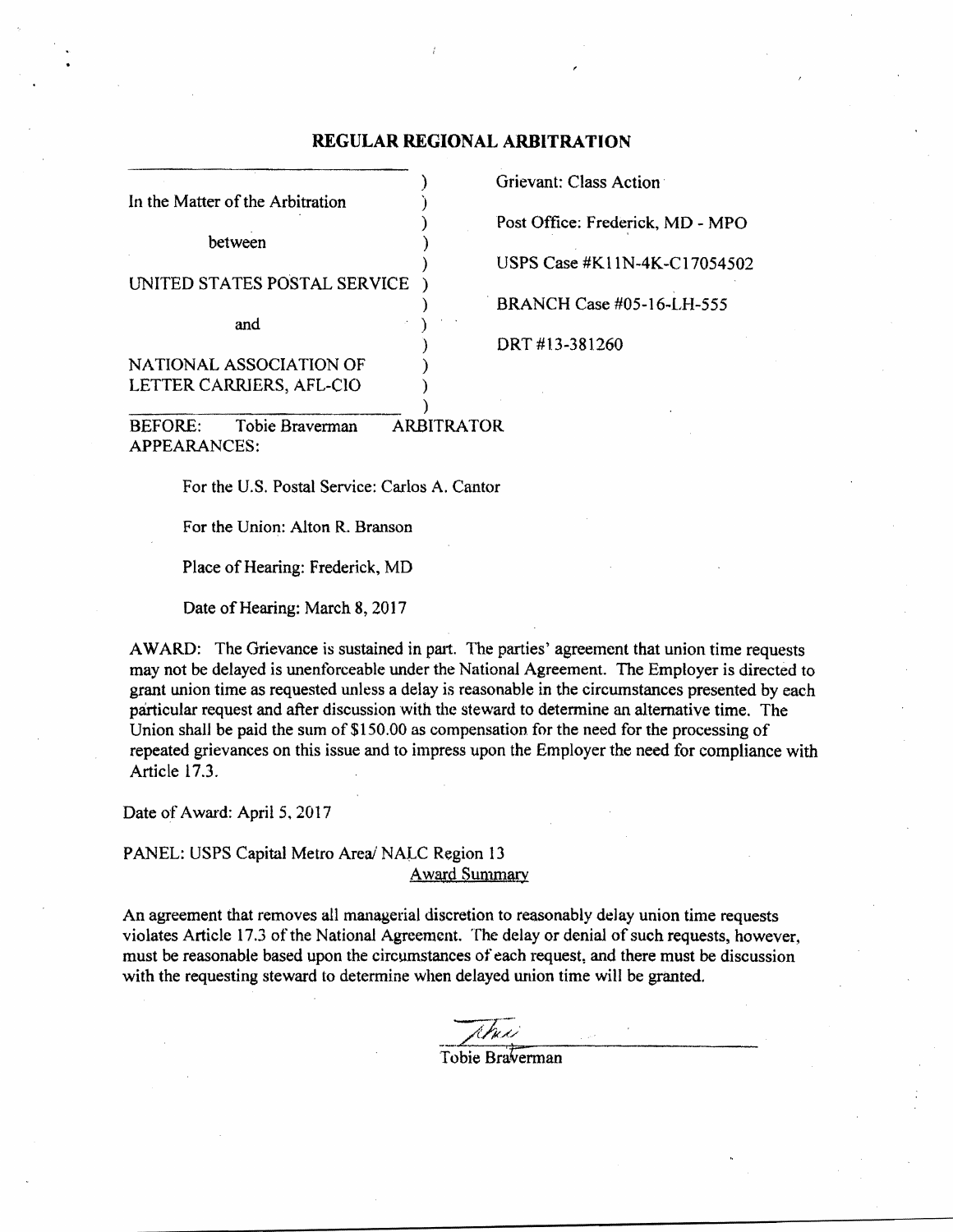The instant grievance is submitted to the Arbitrator pursuant to the terms of the grievance arbitration provisions of the Collective Bargaining Agreement of the parties. Hearing was held at Frederick, Maryland on March 8, 2017. The parties argued their respective positions orally at the conclusion of hearing, and the hearing was declared closed on that date. The parties stipulated that the matter is properly before the Arbitrator for decision. The parties further stipulated that the issue before the Arbitrator, as framed by the B Team, is *as* follows:

Did Management violate Articles 5, 15.1, 15.2, Step Band 17.3 of the National Agreement as it relates to prior grievance settlements and precedent setting Step B Decisions, Pre-Arbitration Settlements when on September 29,2016 the Shop Steward, Jose Molina, was denied Union time, and if so, what is the appropriate remedy?

## **FACTS**

The facts ofthis case are straight forward and, for the most part, undisputed. The instant grievance arose out of an incident which began on September 29, 2016. The Frederick post office has two Union stewards. Jose Molina is the certified alternate steward. On September 29, he submitted a written request for union time to his supervisor, Linda Roskowinski, seeking eight hours of union time for an Informal A Step grievance as well as to investigate three other grievances. According to Molina's undisputed testimony, Roskowinski advised him that she would have to speak to the Postmaster, Sharon Spence, before she could approve the time. Spence reviewed the request, and about an hour letter, the form was returned to Molina, indicating that the time was approved for October 1,2016. Both Spence and Molina testified that there was no discussion regarding the reason for the delay or the amount of time which was granted for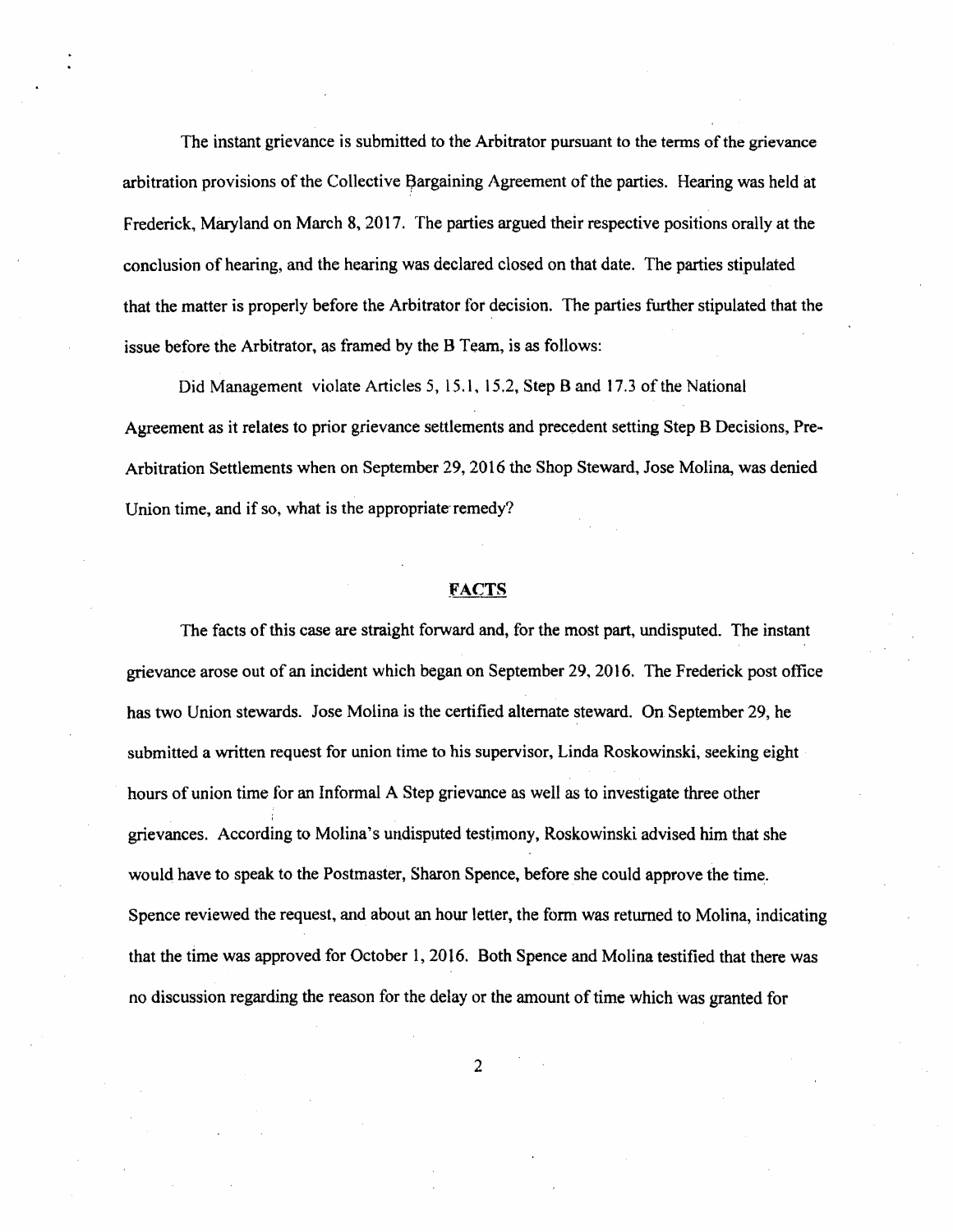October 1 at that time. Molina was given 1.42 hours of union time on October 1 and an additional 5.49 hours on October 5, although it is unclear whether this October 5 time related to the September 29 request or some other subsequent request.

The issue of providing union time has been a recurring one in this office. The grievance file includes four B Team Resolutions, two in 2011 and two in 2015, finding that the office had refused to provide union time. The 2015 decisions state that the Employer must "cease and desist in refusing to provide reasonable union time without a reasonable and valid explanation", and that if the Employer chooses to delay the provision of union time, "the parties must mutually discuss and determine when time can be provided." Those decisions further provide that "continued and . repeated violations ... shall result in ... compensatory remedy for the Union's continued necessity to file additional grievances." In addition to these Step B decisions, the file contains 42 Fonnal A and 16 pre-arbitration settlements between these parties on this issue. Thirty-three of the Formal A resolutions are dated January 22, 2016. These include identical language which provides that: "As a settlement Management agrees to cease and desist from violating Article 17.3 of the National Agreement and will grant Union time in the future without delaying the Union's request." The Employer further agreed to compensate NALC Branch 3825 the sum of \$42.00 in each of those resolutions. This language is also incorporated into an additional twenty-eight subsequent pre-arbitration resolutions and Formal A settlements, and the payments to the Union increased to \$50.00 and then \$100.00 dollars.

Both Molina and Chief Steward Laura Hennessey testified that supervisory personnel have stated that Molina is not necessary, and that she should be able to handle all of the Union matters. While Hennessey is given a significant amount of Union time on a daily basis, she testified that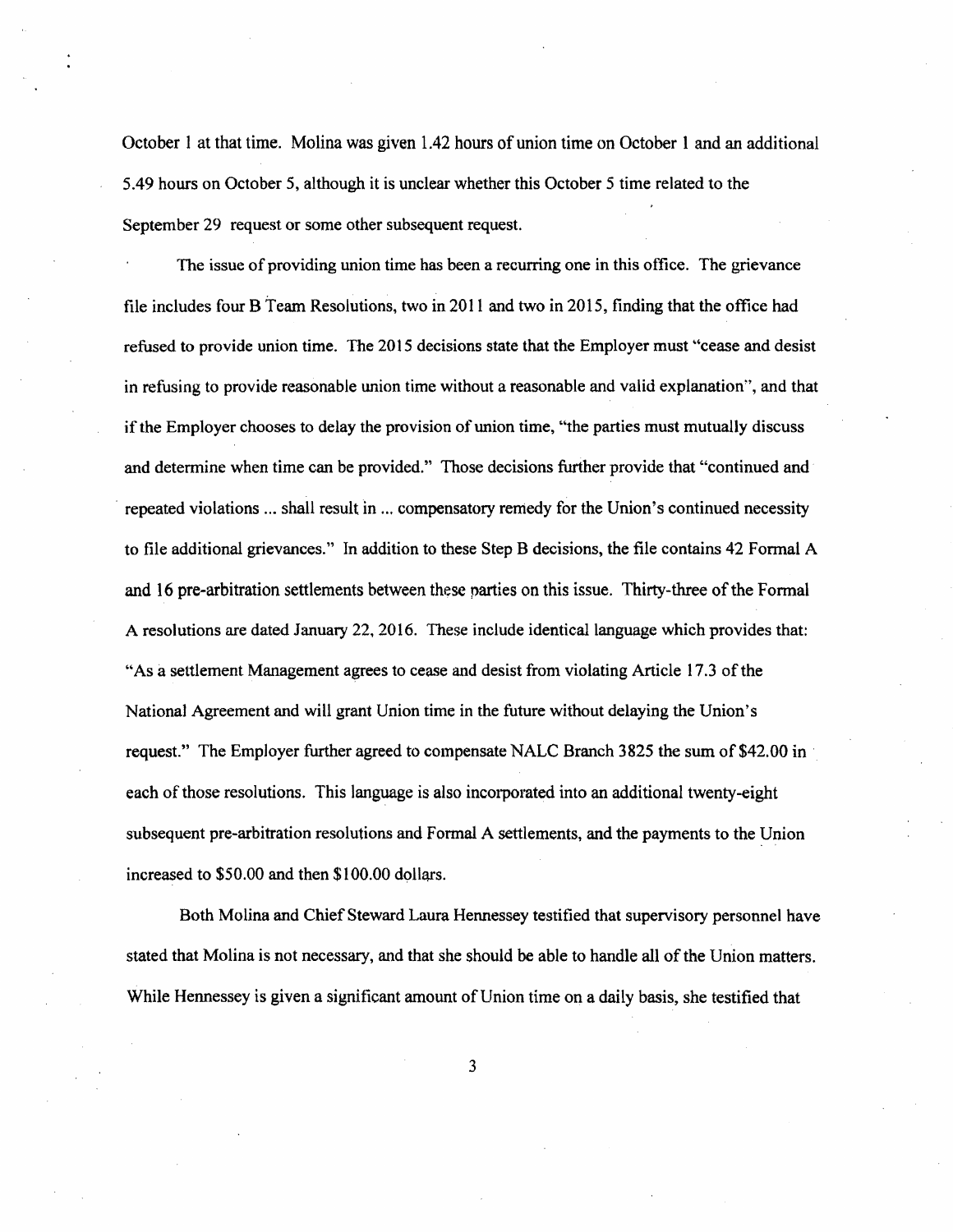she is unable to keep up with the representation of members in disciplinary matters, investigation and filing of grievances, and the processing of grievances. She spends a significant number of hours working on grievances at home. Hennessey further testified that as a result of the lack of sufficient union time as well as the Employer's failure to meet at Formal A to process grievances, there is currently a back log of more than 600 grievances in Frederick, all of which have been the subject of serial extensions dating back to November, 2015. Branch President Kenneth Lerch testified that the problem of union time has been one of long standing in this office. In fact, prior to the merger of the Frederick NALC branch into Branch 3825 in November, 2015, there had been no Union time at all granted for a full year. In light of this history, Lerch testified that the requirement that was agreed to by the parties that Union time will not be delayed, was necessary and payment to the Union is appropriate to encourage future contractual compliance.

Postmaster Sharon Spence testified that while she signed the Formal A and pre-arbitration settlements which include the language quoted above as well as the payments to the Union, she did not agree with them. She further testified that while she attempts to provide Union time when it is requested, it cannot always be granted immediately. It is also necessary to consider staffing necessary to deliver the mail, the timeliness of the request, and the needs of the Service. She testified that when she does deny a Union leave request, she makes every'attempt to provide at least a portion of the number of hours requested as soon as possible.

The instant grievance was filed as a Union grievance alleging that Union time was unduly delayed and was denied in substantial part. It was impassed at Step B and proceeded in due course to arbitration.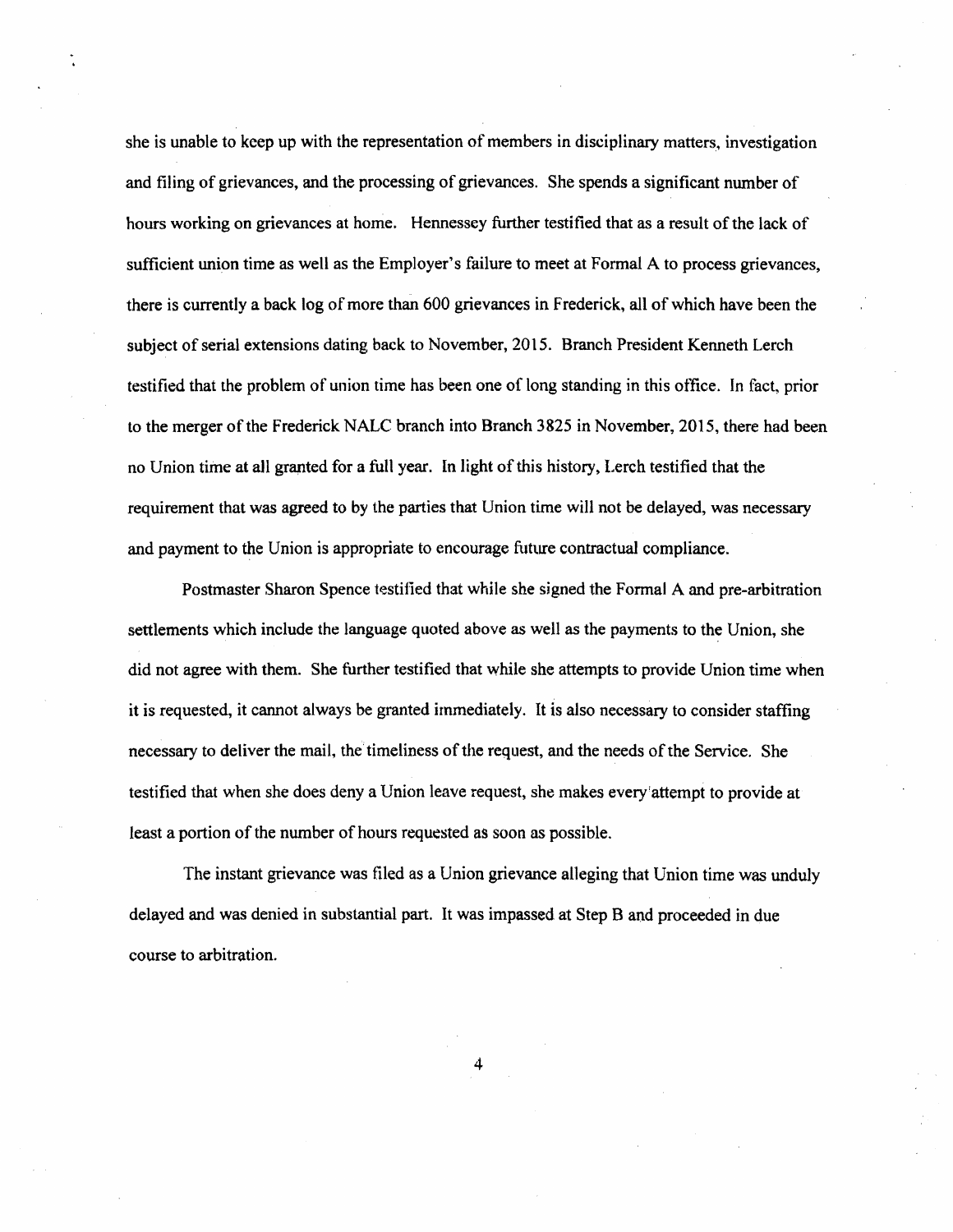#### **POSITIONS OF THE PARTIES**

Union Position: The Union contends that it has met its burden of proof to demonstrate both a contractual violation and that the remedy requested should be awarded. The Employer's obligations under Articles 17 are clear. While the Employer contends that it grants plenty of union time, and that the records reflect that the stewards do get union time, the evidence also demonstrates that it is clearly insufficient as reflected by the back log of 615 grievances. The granting of reduced hours of union time together with the delay in union time, results in the delay ofthe processing of grievances which in tum causes a serious grievance backlog. The end result is a delay in remedying the underlying issues which give rise to those grievances. This problem has been ongoing, and the Employer has agreed to provide union time without delay in forty-two settlements. Nonetheless, union time requests are clearly delayed and not provided in the amounts requested. The Employer has unquestionably failed to abide by its serially agreed upon settlement. Further, there has been no discussion with the Union stewards regarding the delay and reduction of union time in an effort to agree upon a time and amount to be granted. There have been many violations over time, and they continue to date. Not only does this require extensive time and expense on the part of the Union to process recurring grievances, but it results in a loss of credibility with its members. The Employer's continued violation is egregious, and an escalating monetary award is therefore appropriate in this case. The grievance should be sustained in its entirety and the Union should be awarded the sum of \$500.00 as compensation for its need to pursue multiple grievances on this subject as well as to impress upon the Employer the need for future compliance with its contractual obligations regarding the grant of Union time.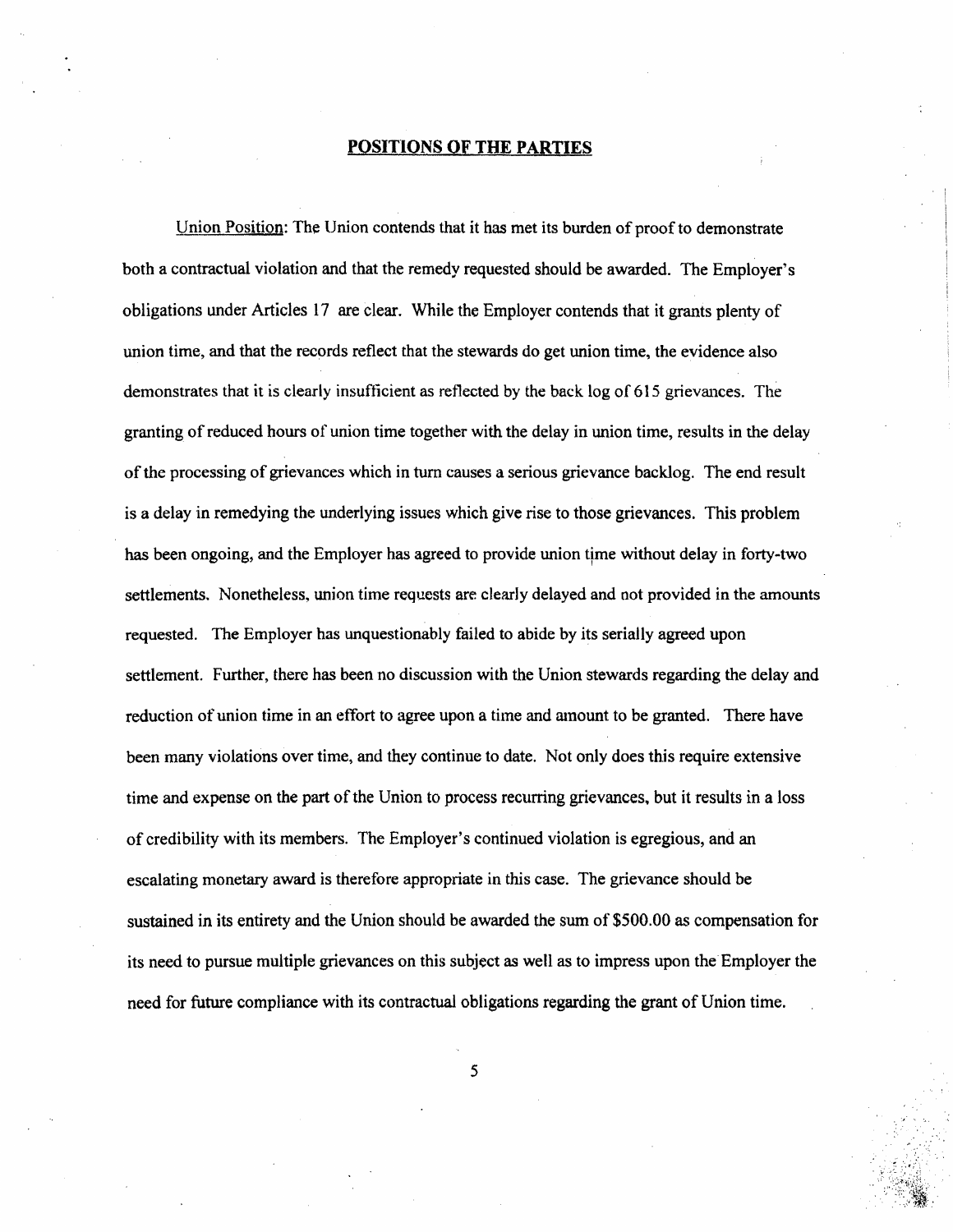Employer Position: The Employer argues that Union has failed to meet its burden of proof to establish any violation of the National Agreement or any justification for payments to the Union. Ultimately, the Frederick, Maryland Postmaster is not an expert on the National Agreement, and did not understand the impropriety of the payments which were being made to the Union on grievance settlements. The Union's goal here is to increase its own treasury, not to benefit its members. This grievance is about union time, but there was no showing that sufficient time was not given. There was further no testimony that any member was harmed as a result of the delay in granting union time.' There is nothing in the National Agreement that provides that union time must be given on the day requested. The JCAM supports this conclusion by providing that in the event that a request is delayed, reasons should be given and the parties should discuss when the time will be given. The grievance settlements which provide otherwise are theretore in violation of the National Agreement. There was no demonstration that Molina needed eight hours of Union time. There was therefore no need to provide him with all of that time. The reason for the backlog of grievances relates to the failure to meet on the grievances. not on the lack of union time. In fact, the Chief Steward is given union time every day. There is no question but that this office provides many hours of union time, and that both Hennessey and Molina are provided with Union time as reflected by the TACS reports. Finally, the monetary amount requested is punitive in nature. The purpose of remedy is to make whole, not to serve as punishment. There was no . demonstration of any harm to either Molina or the Union in this case Under these circumstances, the monetary remedy requested here is strictly punitive, and a punitive remedy is clearly inappropriate. The grievance should be denied.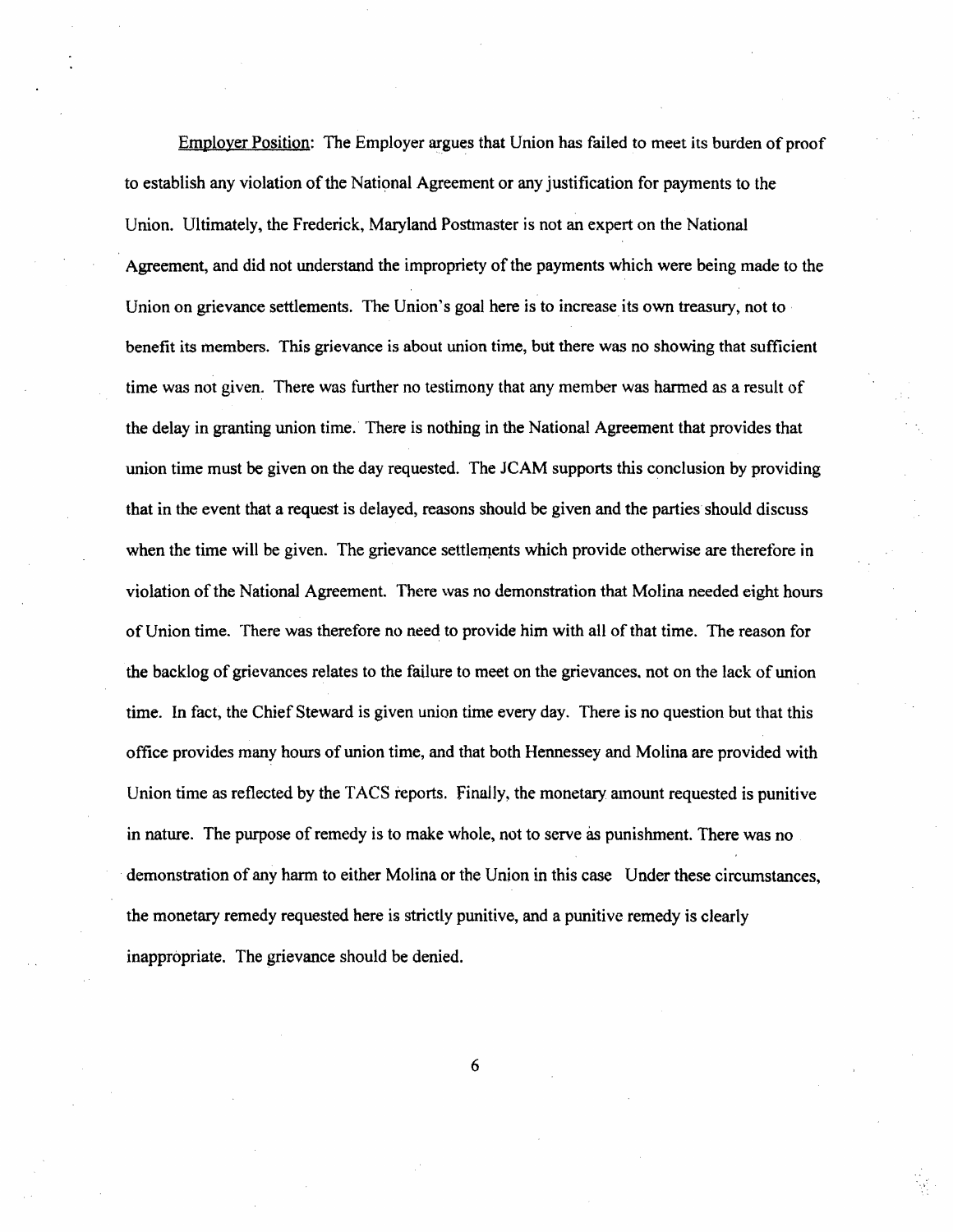## RELEVANT CONTRACTUAL PROVISIONS

#### ARTICLE 15 - GRIEVANCE PROCEDURE

## Section 3. Grievance Procedure - General

A. The parties expect that good faith observance, by their respective representatives, of the principles and procedures set forth above will result in resolution of substantially all grievances initiated hereunder at the lowest possible step and recognize their obligation to achieve that end. ...

#### ARTICLE 17 - REPRESENTATION

Section 3. Rights of Stewards When it is necessary for a steward to leave his/her work area to investigate and adjust grievances or to investigate a specific problem to detennine whether to file a grievance, the steward shall request permission from the immediate supervisor and such request shall not be unreasonably denied. ...

#### JCAM 17-5 Right to Steward Time on the Clock.

Although a steward must ask tor supervisory pennission to leave his or her work area ... to pursue a grievance or potential grievance, management cannot 'unreasonably deny' requests for paid grievance-handling time.

Management may not determine in advance how much time a steward reasonably needs to investigate a grievance.... Rather, the determination of how much time is considered reasonable is dependent on the issue involved and the amount of information needed for investigation purposes....

Steward time to discuss a grievance may not be denied solely because a steward is in overtime status ... It is the responsibility of the union and management to decide mutually when the steward will be allowed, subject to business conditions, an opportunity to investigate and adjust grievances ....

If management delays a steward from investigating a grievance, it should inform the steward of the reasons for the delay and when time will be available. Likewise, the steward has a obligation to request additional time and give the reasons why it is needed...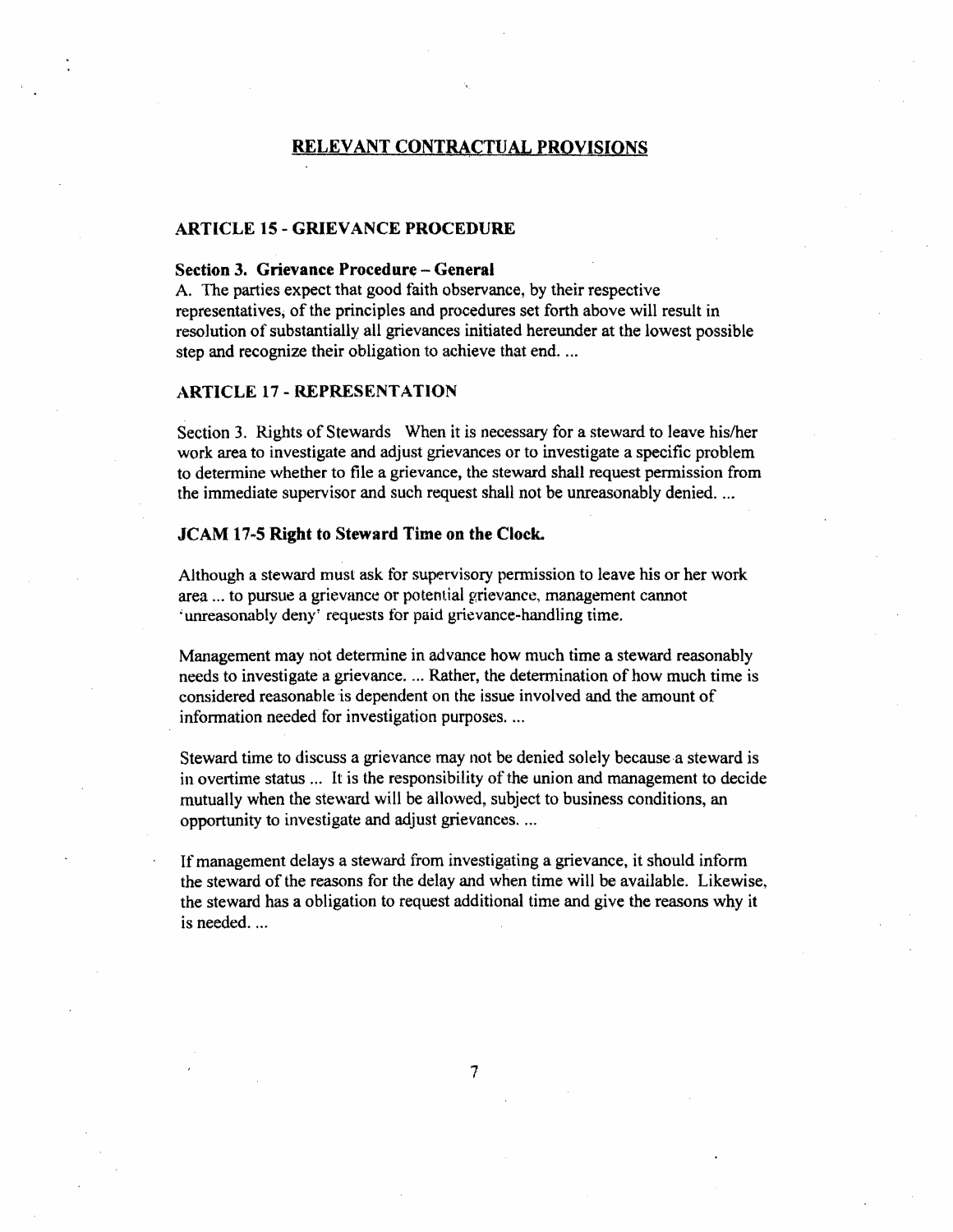### DISCUSSION AND ANALYSIS

This case involves two related questions concerning the application of the union time provisions of Article 17 of the National Agreement. First is the question of whether the Employer violated those provisions, and by extension, the negotiated settlements between the local parties regarding union time when it delayed the grant of union time to Steward Molina on September 29, 2016 and reduced the time provided. The second hotly contested issue in this case is whether the remedy requested here in the form of payment of money to the Union is appropriate.

As noted above, the issue of Union time has been an ongoing problem in the Frederick, Maryland main post office for a number of years. The grievance file includes B Team resolutions dating back to 2011 regarding this issue as well as the failure of management to meet at Formal Step A on grievances. The unrefuted testimony at hearing was that for a period of fourteen months in 2014 and 2015, no union time whatever was granted in the office. In fact, the testimony was that the inability to investigate, fiIe and process grievances due to these two related issues, granting of union time and the failure to schedule Formal A meetings, was what led the local NALC branch to combine with Rockville, Maryland Branch. According to Ken Lerch, after that merger, union time began to be granted, but there the issues with granting sufficient time and with delaying union time remained. In order to resolve a signiticant number of grievances on the issue, the parties entered into a series of settlement agreements which provided that the Employer would grant union time "without delaying the union's request".

As noted above, the Employer argues first that this language violates the National Agreement. The Union argues that although it is perhaps more stringent than the contractual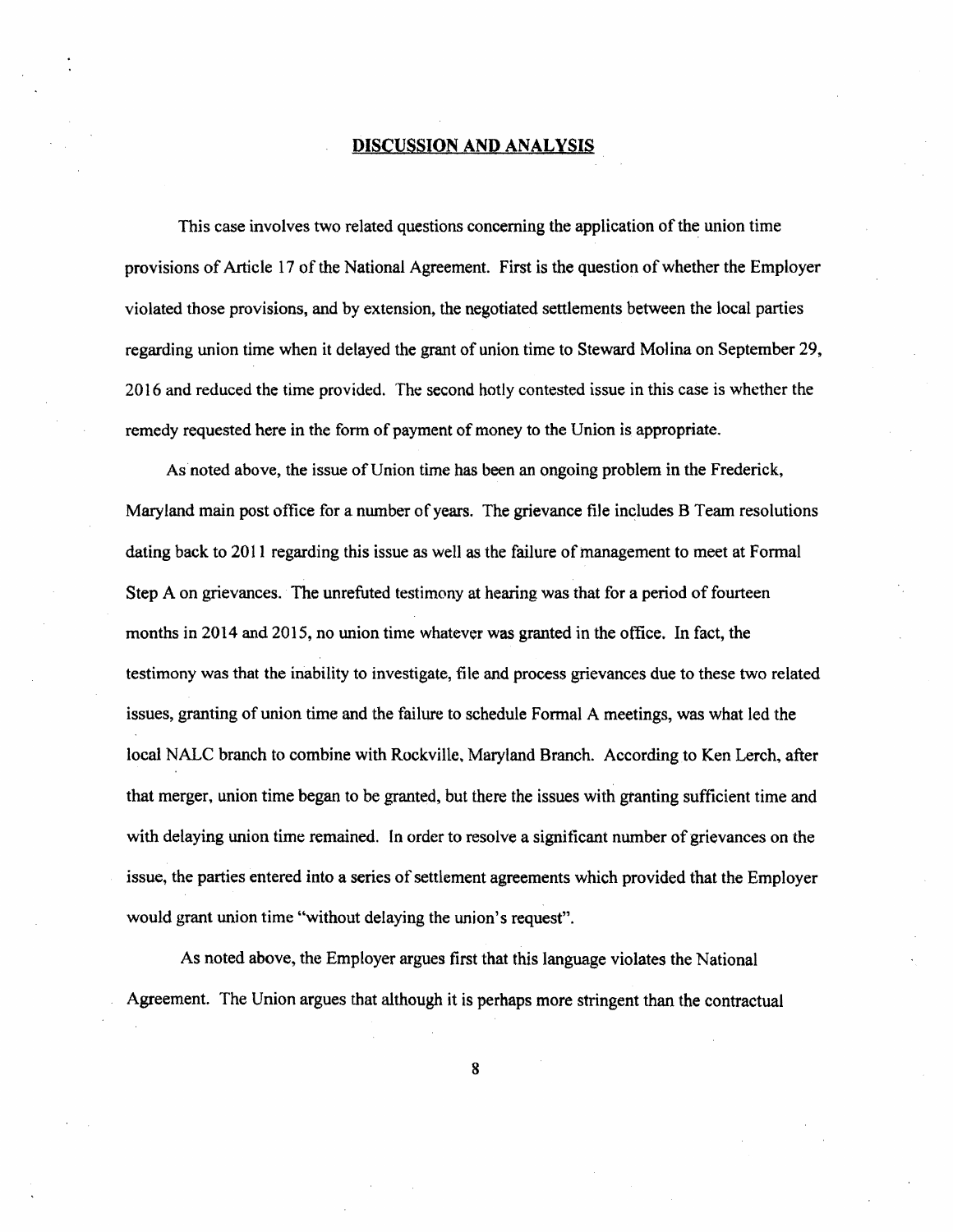language of Article 17.3, it was necessary in the circumstances ofthis office, and is permissible pursuant to the broad settlement authority granted to the parties by Article 15.3(A). The Union is correct that the parties are granted broad settlement authority to resolve grievances in the interest of settlement at the lowest possible level. Those settlements must, however, remain consistent with the language of the National Agreement. Just as an LMOU may not alter the terms of the National Agreement, a grievance settlement which cannot be interpreted within the bounds of the National Agreement is invalid and unenforceable. The local parties simply do not have authority to make agreements which contravene the terms of the National Agreement, either by granting additional rights or placing additional limitations which go beyond those set forth in the National Agreement and which cannot be interpreted in a manner consistent with the National Agreement.

In this case, the settlements regarding union time include language which appears to provide that any request of union time must he honored as requested without any discretion on the part of the Employer. While there was no testimony regarding any definition which the parties gave to the language of the settlements, clearly this is the Union's interpretation of the language. The problem, however, is that the JCAM clearly anticipates that the Employer retains some discretion regarding the timing of requests for union time. The contractual language provides that the steward must request the time, and that the requested time will not be unreasonably denied by management. This language clearly anticipates some discretion on the part of supervisors to deny union time if to do so is reasonable under the circumstances. The JCAM further provides that if a request is delayed, the steward should be informed of the reasons and the parties should detennine when time will be provided. Taken together, this language clearly anticipates some discretion on the part of the Employer to deny or delay union time when it is reasonably necessary to do so.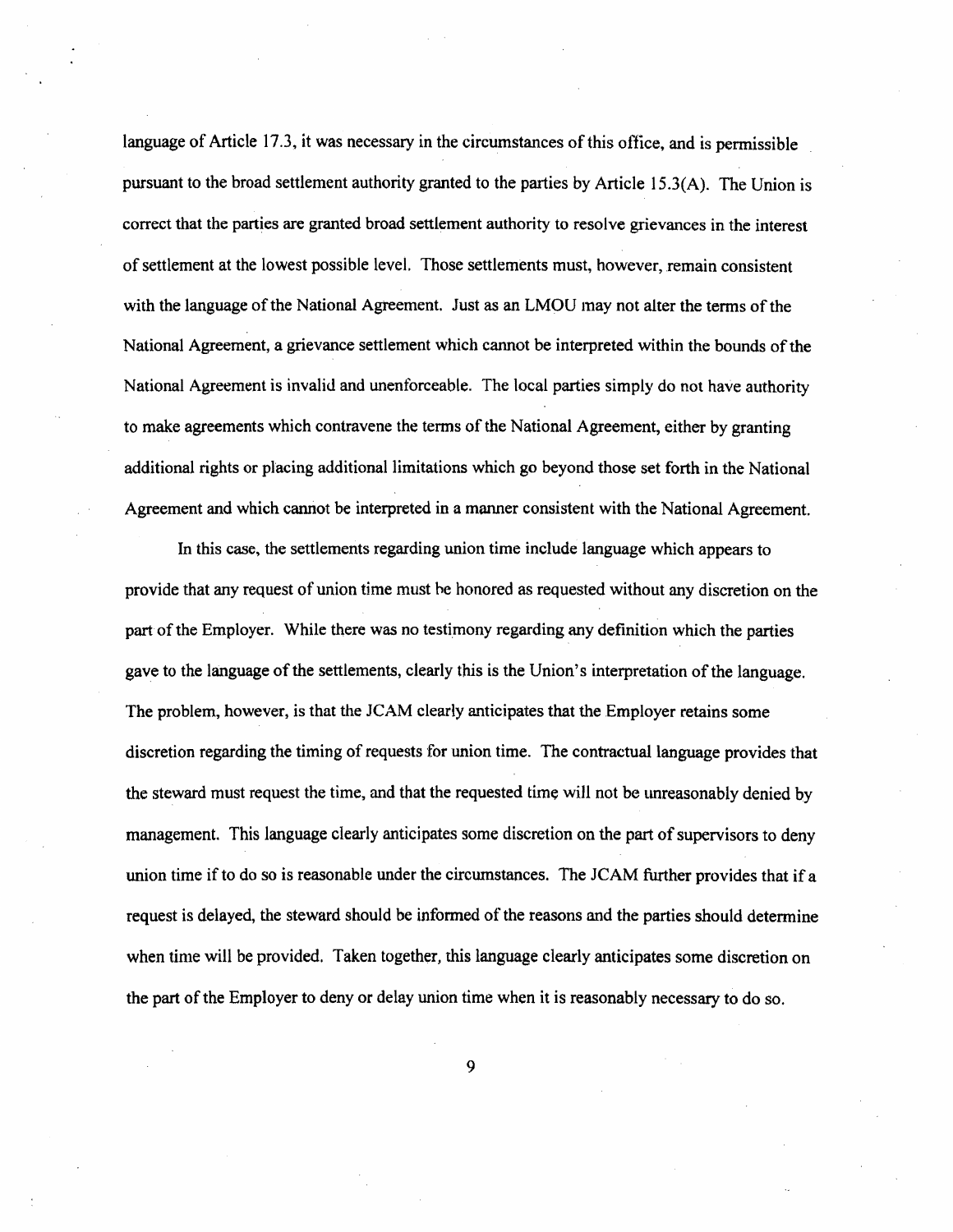In the case of this office, however, union time was clearly unreasonably delayed, reduced and denied consistently over the course of several years, leading ultimately to the grievance settlements which completely withdrew discretion from Employer. While this approach was entirely understandable under the circumstances, it nonetheless violated the terms of the National Agreement. The parties simply cannot negotiate away rights which either party has under the National Agreement at the local level. The settlement authority of Article 15, while broad, is not unlimited. The limit of that authority ends where the settlement contravenes any provision of the National Agreement.

Having detennined that the agreement made by the parties is unenforceable due to its restrictions which go beyond the limits of the National Agreement, it is still necessary to determine if the delay and reduction of the requested union time in this instance violated Article 17.3. Clearly the language of Article 17.3 and the further explanation ofthe JCAM dictate that union time be, granted without unreasonable delay and in the amounts requested unless that amount is demonstrated to be unreasonable. The JCAM clearly anticipates that the parties will have a discussion ifthere is any need to delay or reduce requested union time. That did not occur here, and it does not appear that the Employer has made any effort to work with the union on this issue in general. Instead, Frederick management has made it clear that, despite the fact that contractually the station has two stewards, the work should be handled by one, and union time is provided to the second steward only begrudgingly. This is simply not a judgment which the Employer has the right to make. It is not up to the Employer to dictate which steward will work on grievances.

While the Employer may delay a request tor union time. its delay must be reasonable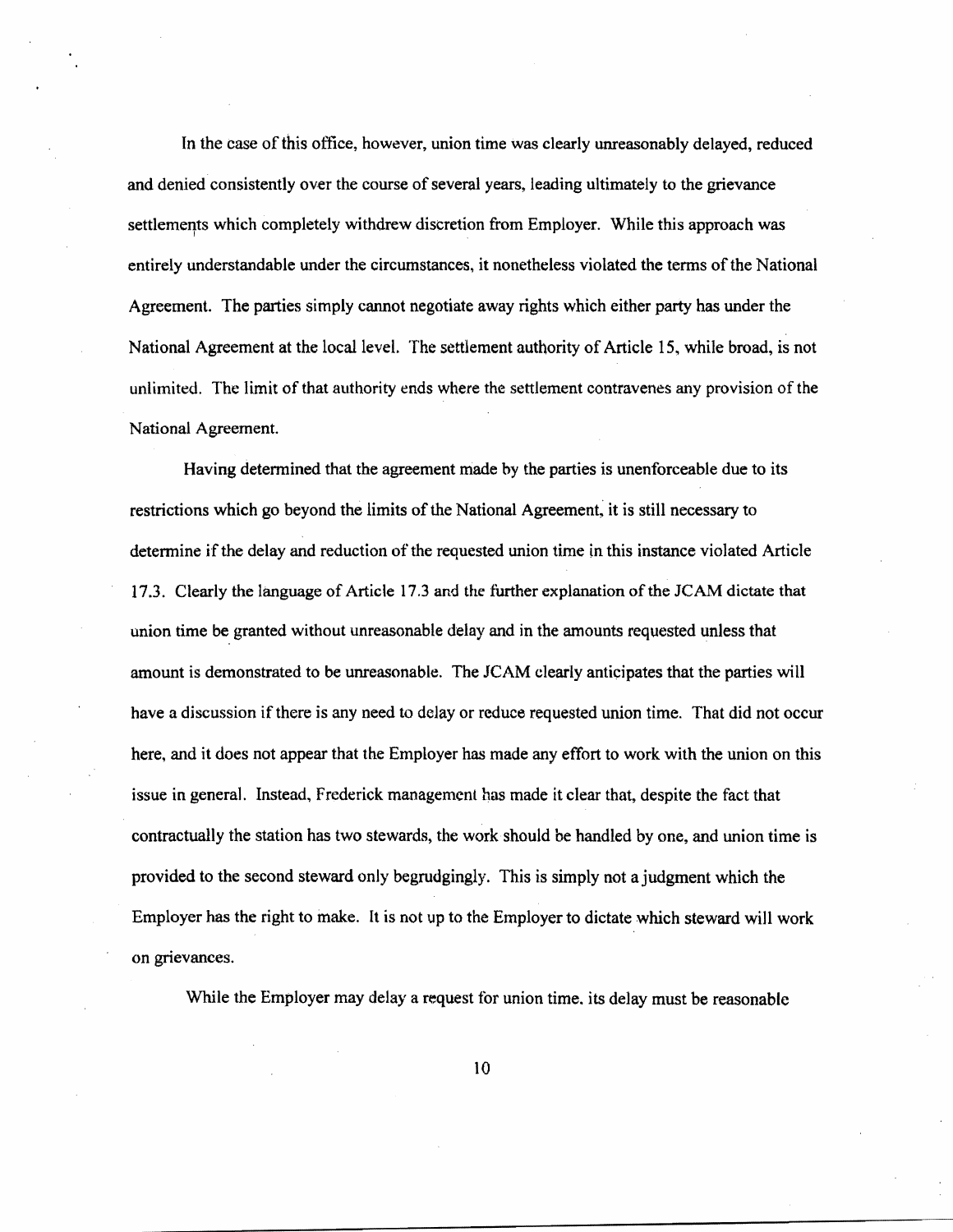under the circwnstances presented by each particular request. Clearly in some cases, regardless of mail delivery needs, union time must be granted immediately, as in the instance of the need for a steward in a currently occurring disciplinary matter or in the event of a grievance which must be discussed immediately to prevent an untimely filing. On the other hand, it may well be reasonable in other instances, such as a review of documents to investigate an overtime grievance, to postpone the request for a short period of time in order to plan appropriate scheduling. In that event, however, it is necessary to actually discuss the matter with the requesting steward. That discussion could in fact reveal a greater urgency of which the Employer was not aware. It could also reveal a lack of need for immediate time, and allow for the arrangement for a later mutually agreeable time. In either event, what Article 17 requires is that both parties act in a reasonable manner, which includes some actual discussion, to permit stewards to do necessary grievance work in a timely fashion.

In this case, it is not clear that union time was required on the same day as it was requested. Despite this fact, however, it is clear that the time was denied without providing any explanation and without having any discussion between the parties to determine either the urgency of the time requested or the necessity for the full eight hours requested. Despite this lack of discussion, the time was delayed, and far fewer hours were granted. While, as the Employer notes, this office grants a significant amount of union time, the total amount granted over the course of weeks or months does not justify the delay or denial of time requested in any particular instance. Each time there is a request for union time, it must be granted unless delaying it can be demonstrated to be reasonable or it can be shown that the request itself is unreasonable.

Having determined that the Employer has inappropriately denied union time in this case,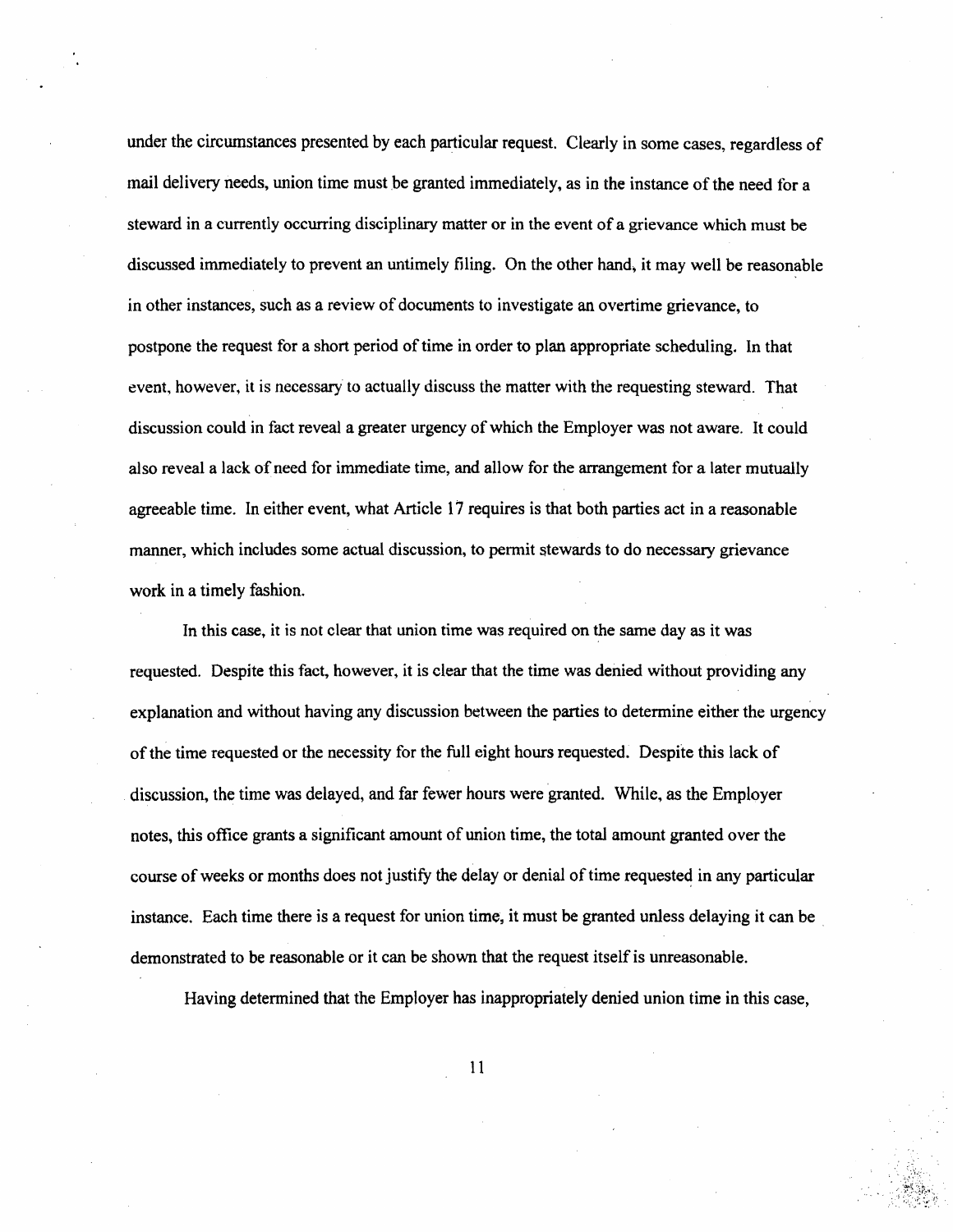the question remains as to the appropriate remedy. As the Union points out. the issue ofunion time has been ongoing in this office since at least 2011. While the Employer advocate noted that he doubted the testimony that for fourteen months there had been no union time granted whatever, the testimony of Union President Lerch on this point was undisputed. Additionally~ although the Employer contends that Postmaster Pence was ignorant of the contract language, regardless, it is beyond dispute that there have been approximately sixty grievances on the issue of union time in this office since 2015. It is simply beyond argument that this has been a recurring problem on which the Union has been required to file a large number of grievances which were settled by the Employer repeatedly pledging to do better and paying the Union a sum of money.

While the Employer argues that these settlements are strictly punitive, there is no doubt a cost to the Union in serially processing grievances to obtain union time which should not be delayed or denied without reasonable reason and explanation. While the large back log of grievances in this office is caused in part by the Employer's failure to meet with the Union on those grievances, it is also caused in significant part by the failure to provide union time~ as indicated by the sheer volume of grievances on this subject. The two work hand in hand. Union time must be granted to not only investigate, but to process grievances including meetings with Employer representatives at the Informal and Fonnal A Steps. As the Union notes, the inability to either resolve or move grievances forward additionally causes harm to the members whose contractual rights may be denied or delayed. This delay in processing grievances additionally makes the Union appear to be ineffectual or inept in the eyes, of its members. Further. the evidence demonstrated that the Union has devoted a significant amount of Branch personnel time to attempting to process and resolve grievances on this issue. These are all costs which result

12

•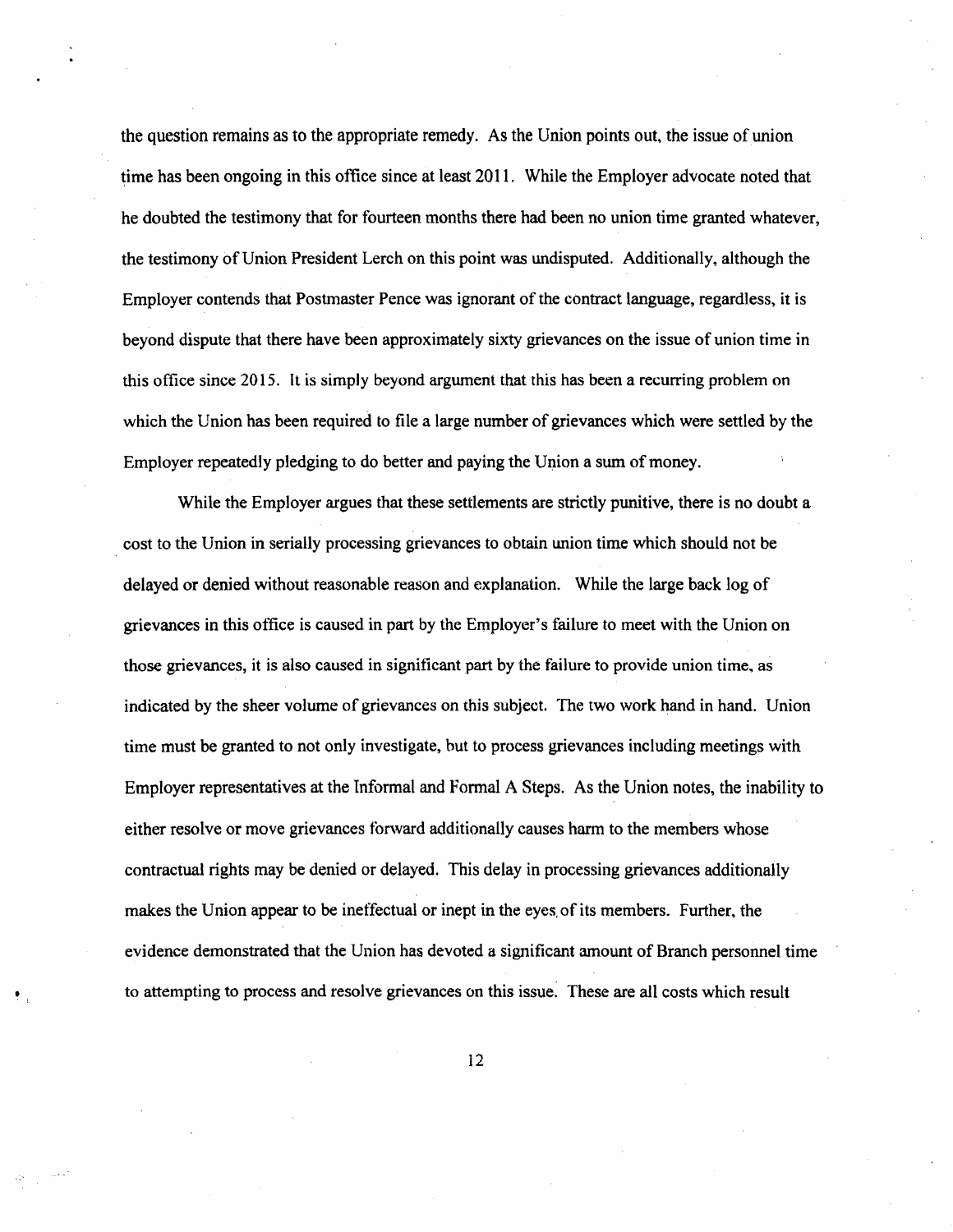directly from the repeated nature of this issue in this office.

The parties here have acknowledged the propriety of a monetary payment in the event of continued and egregious violations, and in fact have incorporated such awards into numerous settlements on the issue of denial or delay of union time. Two separate B Team decisions in 2015 have additionally acknowledged the appropriateness of such a compensatory award. In this case, while it is hoped that an escalation of the monetary award will encourage management to comply with Article 17.3, the substantial increase sought by the Union does not appear to be warranted. It is noted that this is the first arbitration in this office on this subject. Thus, while an increase in the monetary remedy is appropriate in order to impress upon local management the gravity of their continued violation, an increase to the degree proposed by the Union does not appear to be warranted.